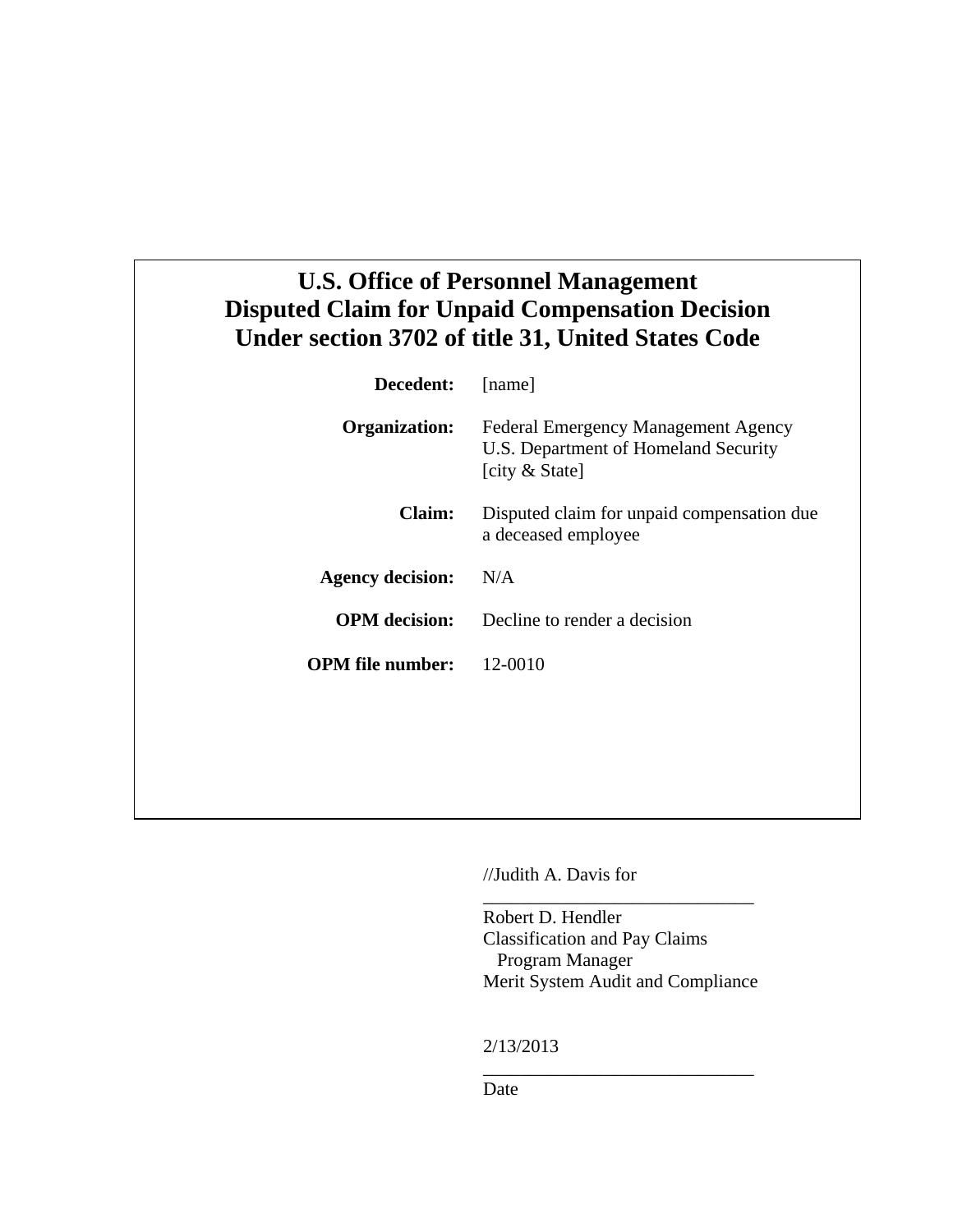This action involves a disputed claim for unpaid compensation due a deceased employee, [name]. In its February 6, 2012, letter to the U.S. Office of Personnel Management (OPM), the Office of the Chief Component Human Capital Officer for the Federal Emergency Management Agency (FEMA), the Federal agency which employed the decedent, asks for OPM's assistance in making a determination as to the appropriate disposition of the decedent's unpaid compensation. In this letter, FEMA enclosed copies of pertinent documents including:

Standard Form (SF) 1152, Designation of Beneficiary, Unpaid Compensation of Deceased Civilian Employee, signed and dated June 10, 2008, by the decedent naming his "friend," [friend's name], as sole beneficiary.

Commonwealth of Virginia Certificate of Death of the employee with date of death listed as October 15, 2011, as the result of a self-inflicted gunshot wound, time of injury unknown, identifying him as the "widowed" and the name of his deceased spouse as "[wife's name]."

Commonwealth of Virginia Certificate of Death for "[wife's name]" with date of death listed as October 15, 2011, as the result of a being "shot by assailant," time of injury unknown, identifying her as "married" and the name of her spouse as "[deceased employee's name]."

In response to our request for additional information, FEMA forwarded copies of other pertinent documents via email on February 9, 2012, including:

SF-1153, Claim for Compensation of Deceased Employee, signed and dated November 28, 2011, by [first son's name] identifying himself as son of the decedent and signed and dated the same date by two witnesses, listing [second son's name] as another son of the decedent.

SF-1153, Claim for Compensation of Deceased Employee, signed and dated November 15, 2011, by [second son's name] identifying himself as son of the decedent and signed and dated the same date by two witnesses, listing [first son's name] as another son of the decedent.

SF-1153, Claim for Compensation of Deceased Employee, signed and dated November 15, 2011, by [stepson's name] identifying himself as stepson of the decedent and signed and dated the same date by two witnesses, listing [first & second sons' names] as adopted sons of the decedent from a previous marriage.

FEMA states the decedent's SF-1152 "lists his spouse, [wife's name]," as his beneficiary. FEMA further states it received notification of the decedent's death on October 15, 2011:

[Wife's] son, [stepson's name] contacted the agency, as executor of both [deceased employee's and wife's] estates, to inquire as to the payment of the different benefits. It was his belief that [wife's] estate should receive the funds, as [deceased employee] was the cause of her death and [deceased employee's] will awarded only a small amount to his adopted son's [sic] [sons' names].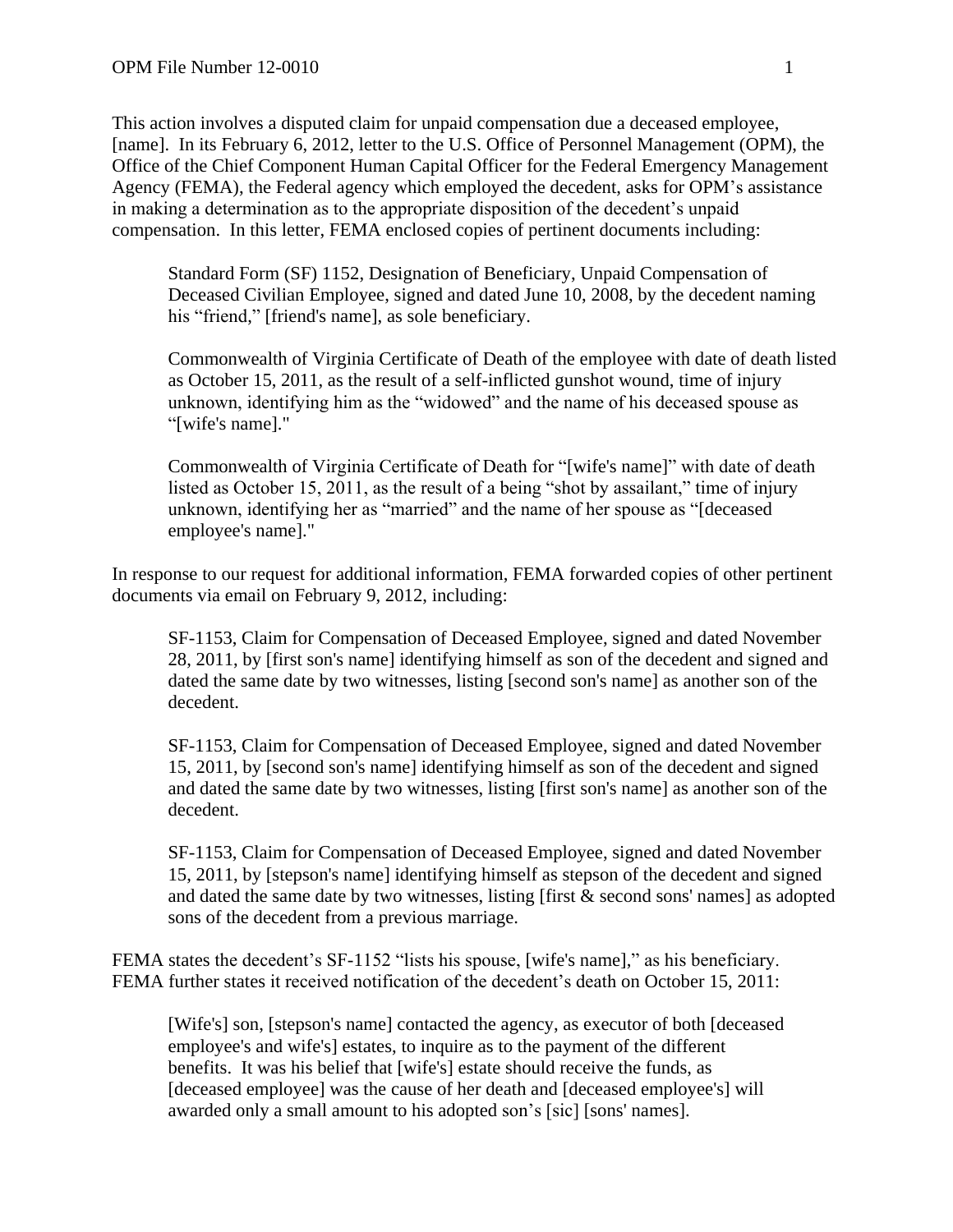Claim forms were submitted by [stepson & sons]. Death certificates were also received on both [deceased employee & wife]. Neither death certificate indicates a time of death; however, [deceased employee's] death certificate indicates he was widowed at the time of his death. At this time there has [sic] been no claims denial as doubt exists as to the person's [sic] properly entitled to payment.

In its recommendation for disposition of the claim, FEMA states:

Based on the Standard Order of Precedence, the funds should be distributed in equal shares to the surviving adopted children of [deceased employee], [sons].

[Wife's] son, [stepson's name], appears to have no entitlement to payment, as his father/step-son relationship ended when [deceased employee's] marriage to [wife's name] was terminated.

The procedures generally applicable to compensation claims also apply to the settlement of accounts of deceased civilian officers and employees. See title 5, Code of Regulations (CFR), section 178.208. Under section 178.105, the burden of proof is on the claimant to establish the right to payment, and OPM's decision is based on the written submissions of the parties.

A review of guidance issued by the former General Accounting Office (GAO), the agency formerly charged with settling compensation claims and the accounts of deceased employees, is instructive in this matter. As discussed in the Principles of Federal Appropriations Law, Second Edition, Volume III, November 1994 (GAO/OGC-94-33):

The guiding principle is the rather common-sense proposition that payment should be made to the person or entity entitled to receive it. Common sense in this instance is reinforced by 31 U.S.C. [United States Code] § 3322(a), which instructs disbursing officers to draw public money from the Treasury only "payable to persons to whom payment is to be made." …The government's motives are not purely benevolent. To quote a phrase used in innumerable GAO decisions, the government's objective in making payment is to secure a "good acquittance" or a "valid acquittance" for the United States. 62 Comp. Gen. 302, 307 (1983); 24 Comp. Gen. 261, 262 (1944). This means the assurance that the payment is discharging the government's obligation and that the government will not find itself embroiled in controversy between competing claimants with the resulting possibility of being required to pay twice.

While claimant [stepson's name] asks that the decedent's unpaid compensation be awarded based on equity as discussed previously in this decision, the disposition of unpaid compensation due a Federal employee is governed exclusively by Federal law. The disposition of unpaid compensation due a Federal civilian employee is controlled by the provisions of 5 U.S.C. §§ 5581-5583. Under 5 U.S.C. § 5583, money due a deceased employee at the time of death must be paid accordance with 5 U.S.C. § 5582(b) in the order of precedence as follows:

First, to the beneficiary or beneficiaries designated by the employee in a writing received in the employing agency before his death.

Second, if there is no designated beneficiary, to the widow or widower of the employee.